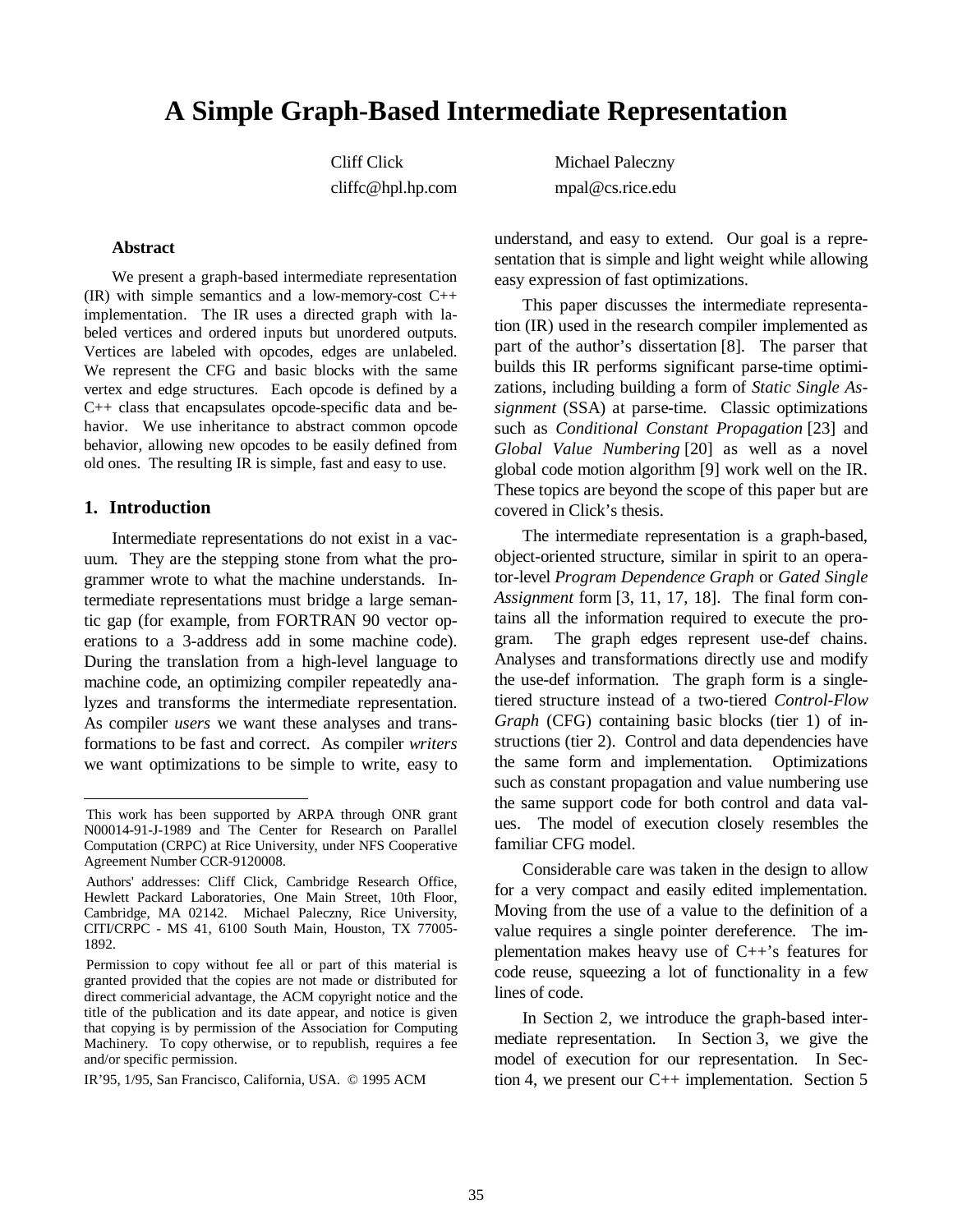shows our experimental results for parse-time optimization. In Section 6, we look at related work, contrasting our intermediate representation with other published representations.

#### **2. The Design**

This section presents the structure of our intermediate representation, a directed graph with labeled vertices and ordered inputs. To help the reader understand the relationship between the program-as-a-graph and the classic CFG/basic block/instruction representation, we assume the program is in a simple canonical form. All expressions are simple assignments with at most one primitive operation on the right as in " $a := b$  $+ c$ ". The program is in SSA form, with subscripts on different versions of the same name.

#### **2.1 Nodes and Values**

The vertices will be called nodes. Edges are unlabeled and the order of output edges leaving a node is not important. The label on a node determines the kind of operation, or program primitive, the node represents. The inputs to a node are inputs to the node's operation. Each node defines a value based on its inputs and operation, and that value is available on all output edges.

Values include the typical machine word integers, as well as pointers, floating point values, and function pointers. Values also include abstract quantities like the state of memory, I/O with the outside world or control. Memory (state) and I/O (i/o) are discussed later; the control value will be covered shortly. Special values will be written underlined to help distinguish them in the text.

Nodes will be referred to with lower case letters like *x* and *a*. Node operations will be written in SMALLCAPS style. The operation at a node is referred to as *x.opcode*. Node inputs will use array syntax, so that input 0 to a node x is written  $x[0]$ . Since edges are unlabeled, we never refer to them directly;  $x[0]$  refers to the node that defines the first input to node *x*. The only operation we perform on output edges is to iterate all the nodes they are inputs to: forallusers *y* of *x* do *something*.

An expression " $a := b + c$ " is represented by a 2input node labeled with an ADD. The node names *a*, *b*, and *c* are for our reference only. They are not used for program semantics but are useful for output. We show the graph representation in Figure 1. Nodes are shown as a shadowed box with rounded corners. Edges carrying data values are shown as light arrows. In our written notation then,  $a[0] \equiv b$ ,  $a[1] \equiv c$ , and  $a.opcode \equiv ADD.$ 



**Figure 1** Expression " $a := b + c$ " as a graph

#### **2.2 Basic Blocks and REGION Nodes**

Traditional representations have two distinct levels. At the top level, the CFG contains basic blocks. At the bottom level, each basic block contains instructions. In the past, this distinction has been useful for separation of concerns. CFGs deal with control flow and basic blocks deal with data flow. We handle both kinds of dependences with the same mechanism, removing this distinction to simplify our representation.

We replace basic blocks with a special REGION node [11]. A REGION node takes a control value from each predecessor block as inputs and produces a merged control as an output. Figure 2 shows the change from basic blocks to REGION nodes. Edges carrying control information are shown with thick arrows. Each primitive node takes in a control input to indicate which basic block the primitive is in. *This edge is not always required.* Removing it enables a number of global optimizations but requires a more complex serialization operation for output [8]. Such optional control edges will be shown as dashed arrows.



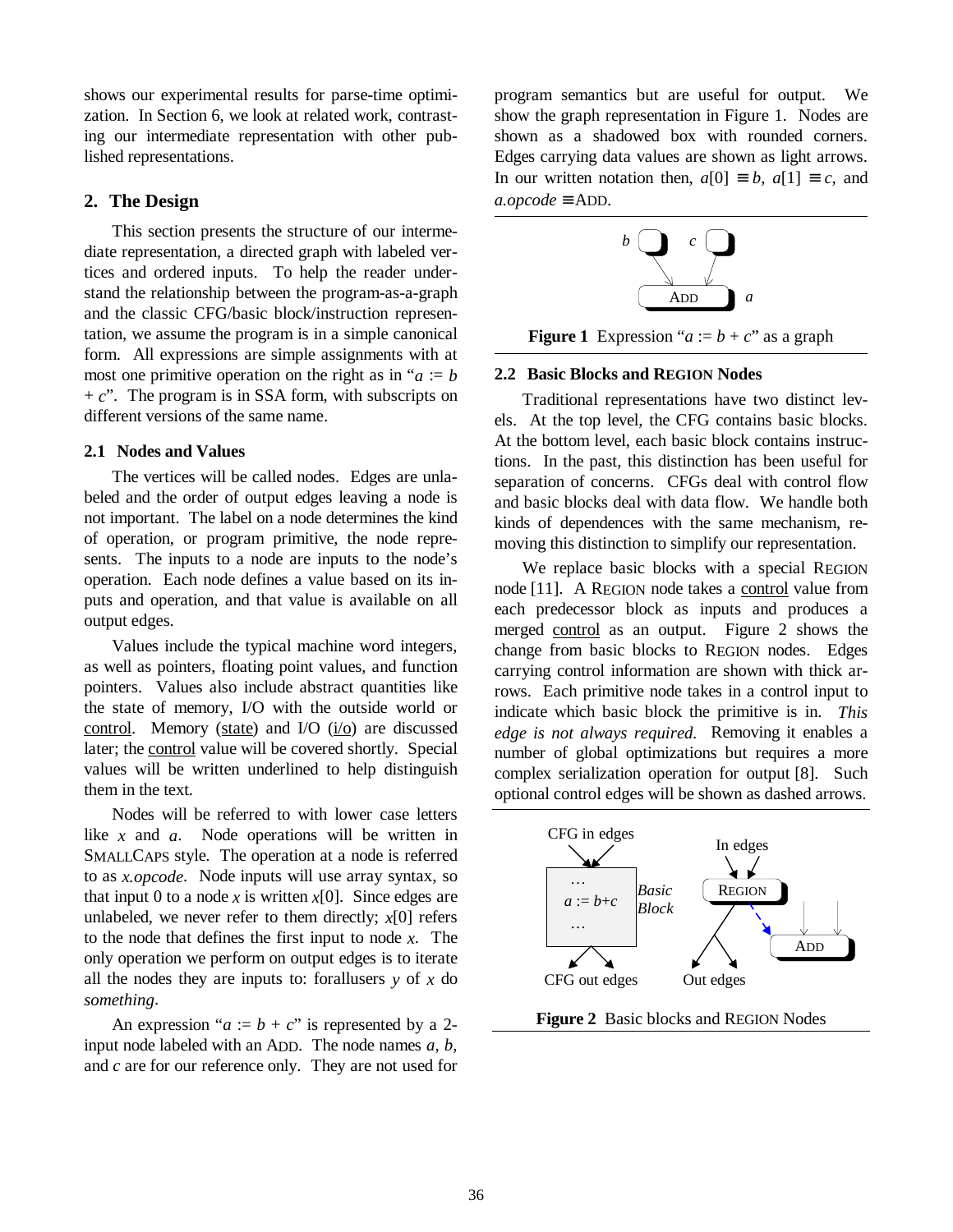

#### **2.3 PHI Nodes**

-

Since our program is in SSA form, our graph representation uses φ-functions represented by PHI nodes. PHI nodes input several data values and output a single selected data value.

CFG edges determine which values are merged in the φ-functions. Without those CFG edges our intermediate representation is not *compositional* 1 [4, 20]. We need to associate with each data input to a PHI node the control input from the corresponding basic block. Doing this directly means that PHI nodes would have a set of pairs as inputs. One element of the pair would be a data dependence and the other a control dependence. This is an ungainly structure with complicated semantics. Instead, we borrow some ideas from Ballance, *et al*. and Field [3, 14].

The control input comes from the REGION node defining control for the PHI node. The other inputs to the PHI node are **aligned** with the REGION node's control inputs. The *i*th data input to the PHI node matches the *i*th control input to the REGION node. In essence, we split the paired inputs between the PHI node and the REGION node. We show a Phi node in Figure 3.

Note that these nodes have no run-time operation and do not correspond to a machine instruction. They exist to mark places where values merge and are required for correct optimization. When machine code is finally generated, the PHI nodes are folded back into normal basic blocks and CFG behavior.

#### **2.4 IF Nodes and Projections**

We replace conditional instructions with IF nodes as shown in Figure 4. In the basic-block representation, the predicate sets the condition codes (the variable named *cc*) and the *branch* sends control to either block **B1** or block **B2**. With explicit control edges, the IF node takes both a control input and a predicate input. If the predicate is true, the IF node supplies control to the true basic block' REGION node. Otherwise, control is sent to the false basic block' REGION node. As shown in Figure 4, IF nodes have labeled output edges.

Intuitively, some operations produce more than one value. Examples include instructions that set a condition code register along with computing a result (*i.e.*, subtract) and subroutine calls (which set at least the result register, the condition codes, and memory). One method for handling this is to label outgoing edges with the kind of value they carry. This requires edges to carry information and has a direct (negative) impact on our implementation. We prefer to keep our edges very lightweight.

Instead, multiple-value instructions produce the same tuple for each output edge. Then we use PROJECTION nodes to strip out the piece of the tuple

<sup>1</sup> In essence, we would require information not local to an instruction. A non-compositional representation is difficult to transform correctly because changing an instruction may require information not directly associated with the instruction.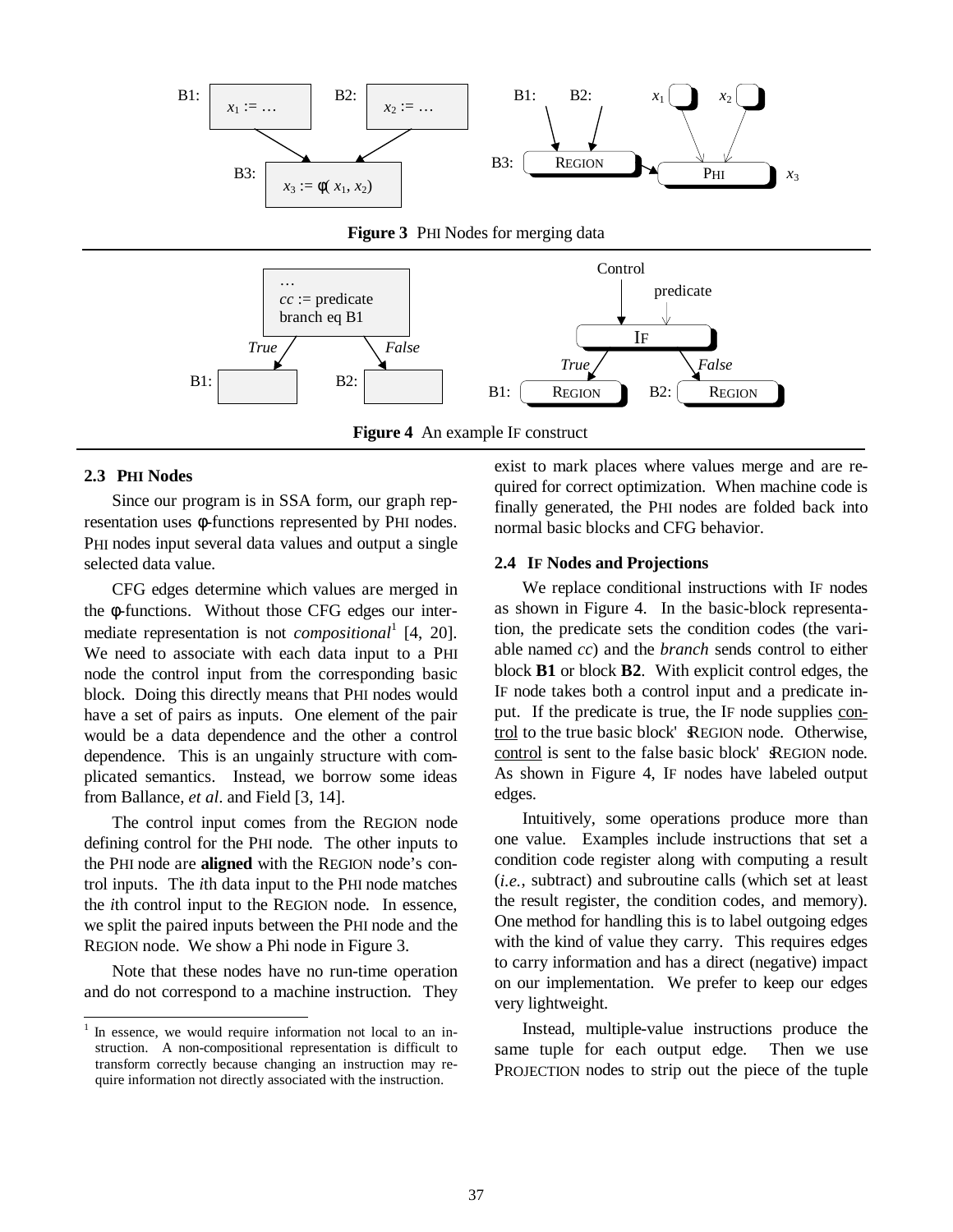

**Figure 5** Projections following an IF Node



**Figure 6** Treatment of memory (STORE)

that we want, giving distinct names to the different results. The PROJECTION has a field specifying which piece of the input tuple to project out. PROJECTIONs have no corresponding run-time operation (*i.e.*, they "execute" in zero cycles).

Figure 5 shows both the structure of a PRO-JECTION node and how it is used with an IF node. An IF node takes in control and a predicate and produces two distinct outputs: the true control and the false control. The IF produces a tuple of those two values. A PROJECTION-TRUE strips out the true control and a PROJECTION-FALSE strips out the false control.

#### **2.5 Compound Values: Memory and I/O**

We treat memory like any other value, and call it the STORE. The START node and a PROJECTION-STORE node produce the initial STORE. LOAD nodes take in a STORE and an address and produce a new value. STORE nodes take in a STORE, an address, and a value and produce a new STORE. PHI nodes merge the STORE like other values. Figure 6 shows a sample treatment of the STORE.

The lack of anti-dependences<sup>2</sup> is a two-edged sword. Between STORE's we allow LOAD nodes to reorder. However, some valid schedules (serializations of the graph) might overlap two STOREs, requiring that all of memory be copied. Our serialization algorithm treats memory like a type of unique machine register with infinite spill cost. The algorithm schedules the code to avoid spills if possible, and for the STORE it always succeeds.

This design of the STORE is very coarse. A better design would break the global STORE into many smaller, unrelated STORE's. Every independent variable or array would get its own STORE. Operations on the separate STORE's could proceed independently from each other. We could also add some understanding of pointers [7].

Memory-mapped I/O (*e.g.*, **volatile** in C++) is treated like memory, except that both READ and WRITE nodes produce a new I/O state. The extra dependence (READs produce a new I/O state, while LOADs do not produce a new STORE) completely serializes I/O. At program exit, the I/O state is required,

-

<sup>2</sup> An *anti-dependence* is a dependence from a *read* to a *write*. For the STORE, an anti-dependence is from a LOAD to a STORE.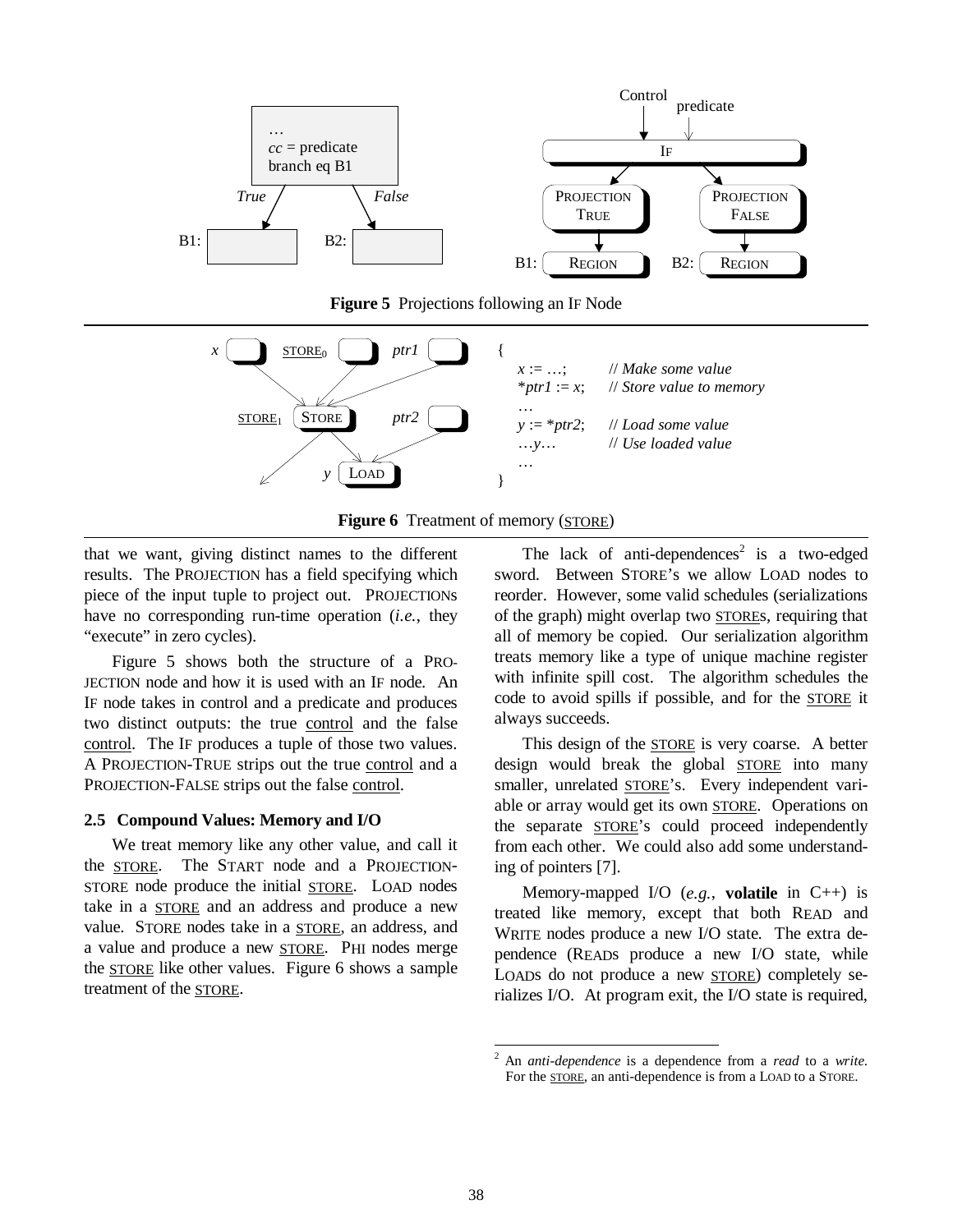however, the STORE is not required. Non-memorymapped I/O requires a subroutine call.

The START node produces the initial control as well as initial values for all incoming parameters, memory, and the I/O state. The START node is a classic multi-defining instruction, producing a large tuple. Several PROJECTION nodes strip out the various smaller values.

We treat subroutines like simple instructions that take in many values and return many values. Subroutines take in and return at least the control token, the STORE, and the I/O state. They also take in any input parameters and may return an additional result.

# **3. A Model of Execution**

Since our graph representation lacks basic blocks and the CFG, we needed to rethink our model of execution. In the CFG, control moves from basic block to basic block with the next block determined by the last instruction of the current block. Within a basic block, control moves serially through the instructions. Like the execution model for CFGs, our execution model has two distinct sections. We have two distinct subgraphs embedded in our single graph representation. Optimizations make no distinction between the subgraphs; only the functions used to approximate opcodes differ.

The **control** subgraph uses a Petri net model. A single control token moves from node to node as execution proceeds. This reflects how a CFG works, as control moves from basic block to basic block. Our model restricts the control token to REGION nodes, IF nodes, and the START node. The starting basic block is replaced with a START node that produces the initial control. Each time execution advances, the control token leaves the node it is currently in. The token moves onward, following the outgoing edge(s) to the next REGION or IF node. If the token reaches the STOP node, execution halts. Because we constructed the graph from a CFG, we are assured only one suitable target (REGION, IF, STOP) exists on all the current node's outgoing edges.

The **data** subgraph does not use token-based semantics. Data nodes' outputs are an immediate refletion of their inputs and operation. There is no notion of a "data token"; this is not a Petri net. Data values are available in unlimited amounts on each output edge. Intuitively, whenever a node demands a value from a data node, it follows the input edge to the data node and reads the value stored there. In an acyclic graph, changes ripple from root to leaf "at the speed of light". When propagation of data values stabilizes, the control token moves on to the next REGION or IF node. We never build a graph with a loop of only dataproducing nodes; every loop has either PHI or REGION nodes.

#### **3.1 Mixing the Subgraphs**

Our two subgraphs interact at two distinct node types: PHI nodes and IF nodes. The PHI reads in both data and control, and outputs a data value. Unlike other data nodes, PHI nodes change outputs only when their REGION node is visited. When the control token moves into a REGION, the PHI nodes at that REGION latch the data value coming from the matching control input. The control token is not consumed by the PHI.

In Figure 3, when the control token moves from B1 to the REGION, the PHI latches the value from node  $x_1$ . If instead the control comes from B2, the PHI would latch  $x_2$ 's value.

IF nodes take in both a data value and a control token, and produce either the {control,  $\varnothing$ } tuple or the {∅, control} tuple. In Figure 5, the following projections produce either the control token or no value.

#### **3.2 A Loop Example**

Figure 7 shows what a simple loop looks like. Instead of a basic block heading the loop, there is a REGION node. The REGION node merges control from outside the loop with control from the loop-back edge. There is a PHI node merging data values from outside the loop with data values around the loop. The loop ends with an IF node that takes control from the REGION at the loop head. The IF passes a true control back into the loop head and a false control outside the loop.

Irreducible loops are handled very naturally. A second REGION (and a second set of PHI nodes) marks the second entry into the loop. Unstructured control flow is also handled naturally; REGION nodes mark places where control flow merges and IF nodes are places where control flow splits.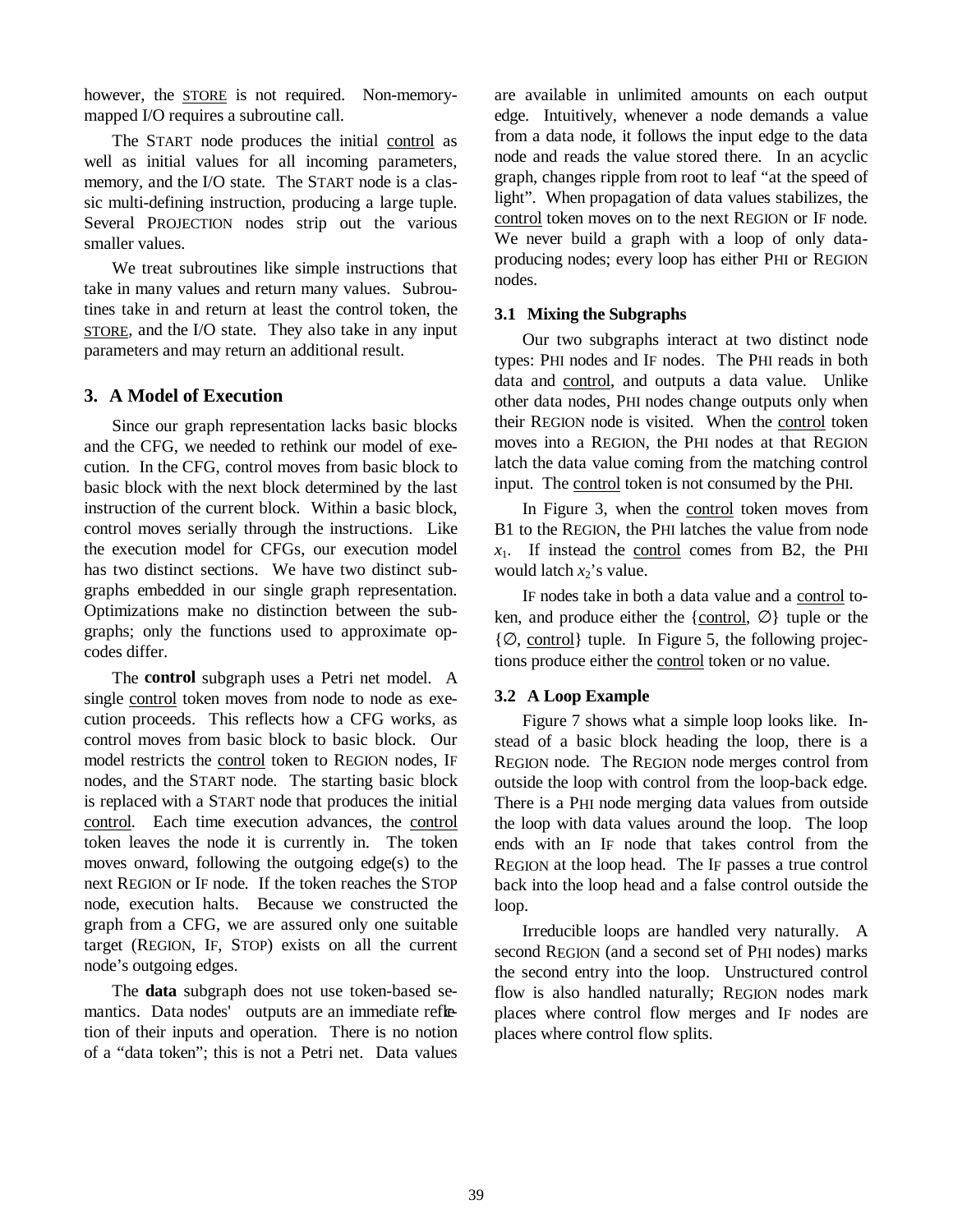

**Figure 7** An example loop

# **4. Implementation**

We used  $C_{++}$  for our implementation. We felt this gave us a better match between the abstract design and the concrete implementation than a previous C version. The most obvious occurrence of this was coding operation-dependent behavior in various analyses. The C version used large **switch** statements to branch on the operation. This spread out the semantics of any individual operation into many disjoint sections of code. Adding a new operation was painful; each **switch** had to be altered individually.

In the C++ version we give each operation its own class, inheriting from the base class Node. This lets us use **virtual** functions to specify operation-dependent behavior. Each operations' semantics are localized in the individual classes. Adding a new operation consists of inheriting from some similar existing class and overriding any changed behavior. The classes representing primitive operations typically inherit behaviors like the number of inputs, required input and output values (*e.g.*, integer *vs.* floating point), default constant folding, algebraic identities, and printing functions.

### **4.1 The Node Class**

Instances of class Node contain almost no data; operation-specific information is in classes that inherit from Node. We show a slice of the class hierarchy in Figure 8. Class AddNode defines instances of algebraic rings, including the additive and multiplicative identity, commutativity, and associativity. The class IntAddNode merely provides the identity elements (integers 0 and 1) and a unique string name used in printing ("**iADD**"), and inherits all other behaviors. Finally, an integer add is an instance of class IntAddNode.



**Figure 8** Part of the class Node hierarchy

Class Node, shown in Figure 9, holds only the virtual function pointer, edge pointers and the destination variable name. Notice that the Node object does not contain an opcode field of any sort. The virtual function pointer is unique to each class; we use it as the node's opcode. If we need to perform an opcodespecific function, we use a virtual function call.

#### **4.2 Lightweight Edges**

In the abstract design, edges flow from defining node to using node (*i.e.*, def→use edges). The pointers in the implementation define the edge direction back-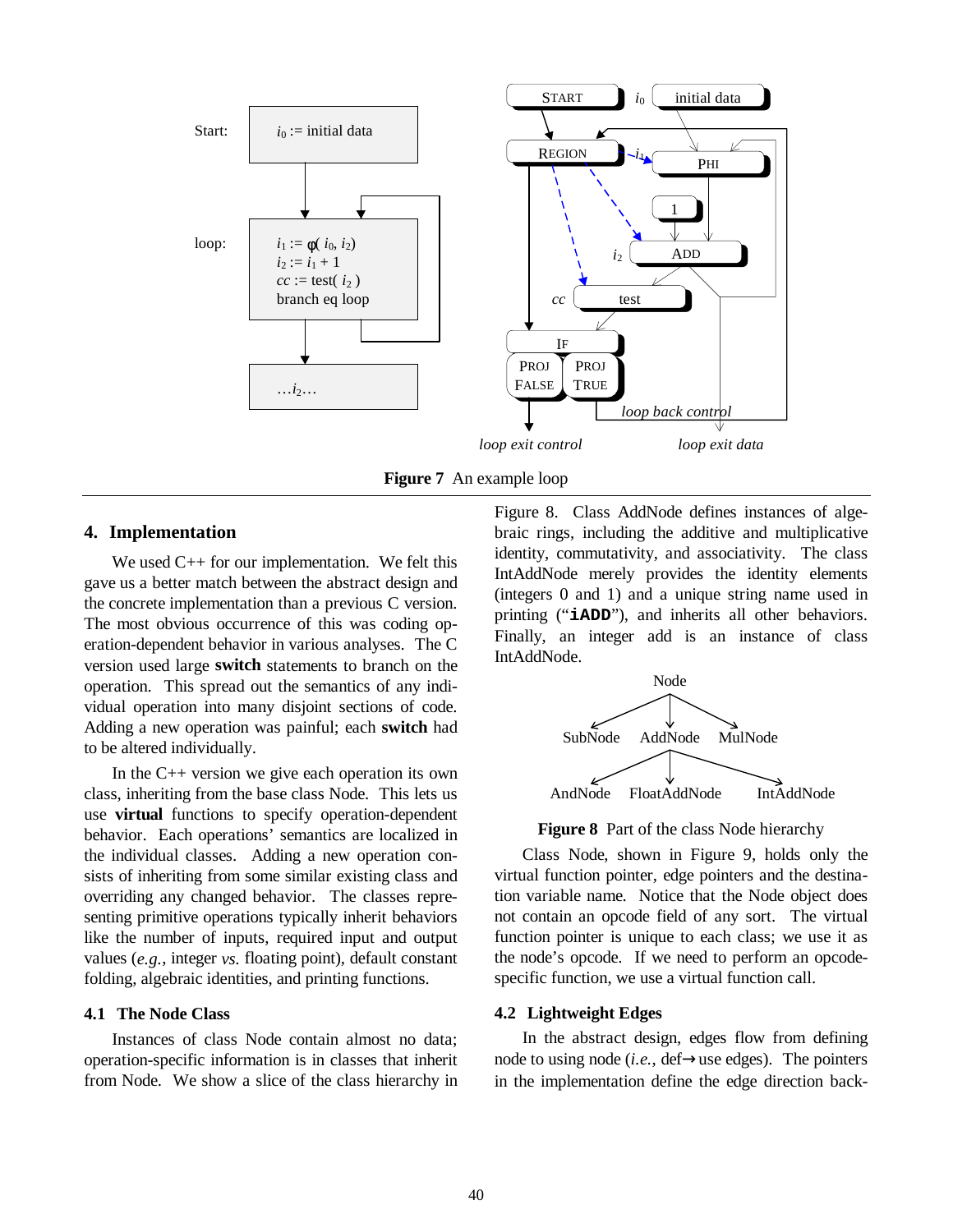

**Figure 9** Object layout and code for class Node

wards (*i.e.*, use→def edges). As shown in Figure 10, the concrete implementation of this graph allows convenient traversal of a design edge from sink to source (use to def) instead of from source to sink (def to use). Our edges are implemented as pointers to Nodes.

Some nodes require more fields. A CON node (which defines a literal constant) needs to hold the value of the constant being defined and has no other inputs. A PROJECTION has one input and a field to specify which piece of the incoming tuple to project out. As part of code generation we include addimmediate and load-with-offset operations. In Figure 11, these offsets and constants are kept in classspecific fields instead of using a large C-style **union**.



**Figure 10** The implementation of dependence edges

The number of edges carrying semantic meaning is generally unchanged throughout compilation (*i.e.*, divide has exactly 2 inputs). However, the compiler may find it convenient to add precedence edges (*e.g.*, for scheduling or dependence analysis purposes). We handle this requirement by using a counted array of Node pointers. If we need another edge and the array is full, we reallocate the array to larger storage. Usually, we know the edge count ahead of time and the edge pointer array is kept in the Node structure. Class SubNode, shown in Figure 12, is an example of a 2 input, 1-result instruction. It inherits the virtual function pointer from Node and adds 2 use-def pointers and the control pointer.

Although not required for correct semantics, defuse edges are necessary for efficient forward analysis. We implement them in essentially the same manner as precedence edges. For clarity we do not show their fields. We build def-use edges in a fast batch pass just prior to doing global forward analysis. After the analysis, we discard the def-use edges because we do not wish to maintain them while transforming the pro-

```
class IntConNode : public Node { // Class of Nodes that define integer constants
   virtual const char *Name() { return "iLDI"; }
   const int con; \angle // The constant so defined
};
class ProjNode : public Node { // Class of projections of other Nodes
   virtual const char *Name() { return "Projection"; }
  Node *src[1]; \angle // The tuple-producing Node
   const int field; <i>l/ The desired field out of the incoming tuple-value
};
```
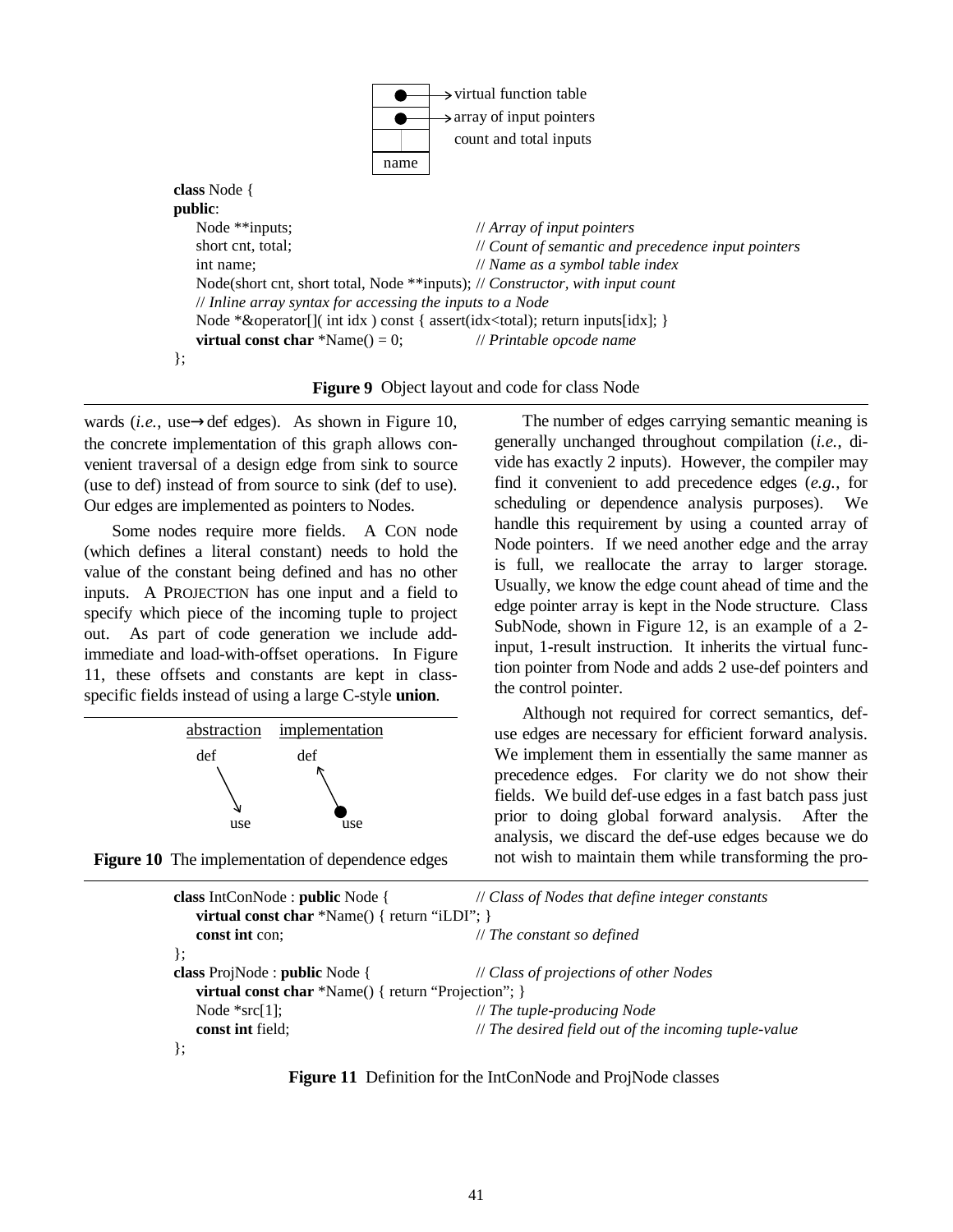

**Figure 12** Object layout and code for a 2-input Node

| int Node::hash()<br>{ int sum = (int)Name; for( int i=0; i <cnt; +="(int)input[i];" i++)="" return="" sum="" sum;}<="" th=""><th>// Hash opcode and inputs</th></cnt;> | // Hash opcode and inputs                                                                                                                                   |
|------------------------------------------------------------------------------------------------------------------------------------------------------------------------|-------------------------------------------------------------------------------------------------------------------------------------------------------------|
| <b>int</b> IntConNode::hash() { return Node::hash()+con; } // Constant is part of hash function                                                                        |                                                                                                                                                             |
| Node *Node::Identity() { $return this$ ; }<br>Node *IntSubNode::Identity()<br>return $src[1] \rightarrow is\_constant(0)$ ? $src[0]$ : this; }                         | // Return a pre-existing equivalent Node, if any<br>// Integer-subtract-specific implementation<br>$\frac{1}{2}$ Subtract of a zero is just the other input |

**Figure 13** Virtual hash and identity functions

gram with the results from the analysis.

#### **4.3 Virtual Support Functions**

We do the local value-numbering optimization using a hash table, hashing the Nodes by opcode and inputs. The opcode is ideally the class virtual function table pointer, which C++ does not let us access directly. Instead, we use the address of the virtual Name() function, which is unique to each class that defines an opcode. The hash table lookup must be able to compare nodes based on class and inputs. Differently classed nodes have different hash functions and different compare semantics. For example: addition is commutative; two ADD nodes are equal if their inputs match in any order. Sample code for virtual hash functions is presented in Figure 13.

Other common behaviors are also defined as virtual functions. In particular, algebraic identities (subtract of zero, multiply by 1) are handled this way. A call to the virtual Identity(), also shown in Figure 13, returns a node equivalent to the one passed in. This function is used in both local and global value numbering.

Each node is a self-contained  $C++$  object, that contains all the information required to determine how the node interacts with the program around it. The major field in a node is the opcode, represented as the virtual function table pointer. An object's class de-

termines how it propagates constants, handles algebraic identities, and finds congruences with other nodes. To make the intermediate representation understand a new kind of operation we need only to define a new class. The new class inherits fields for inputs and supplies functions for algebraic identities and hash table support. We do not need to make any changes to the optimization code itself.

#### **4.4 SSA** *vs.* **Names**

While SSA form is useful for optimization, the compiler must eventually emit code without φ-functions. This requires assigning node results to variable names. We use an infinite set of *virtual register numbers* for our names, relying on a register allocator to reduce the number used to what is really available. Our destination names are stored in the **name** field; source names are found by following use-def edges.

Instead of removing the φ-functions, we make them merge exactly the same set of names. By leaving the φ-functions in place we get to keep our use-def information. The φ-functions behave like input ports to basic blocks.

We start by assigning unique integers to every name field, thus maximally renaming values, then insert a COPY node on every φ-function input. We give the COPY the same destination name as the  $\phi$ -function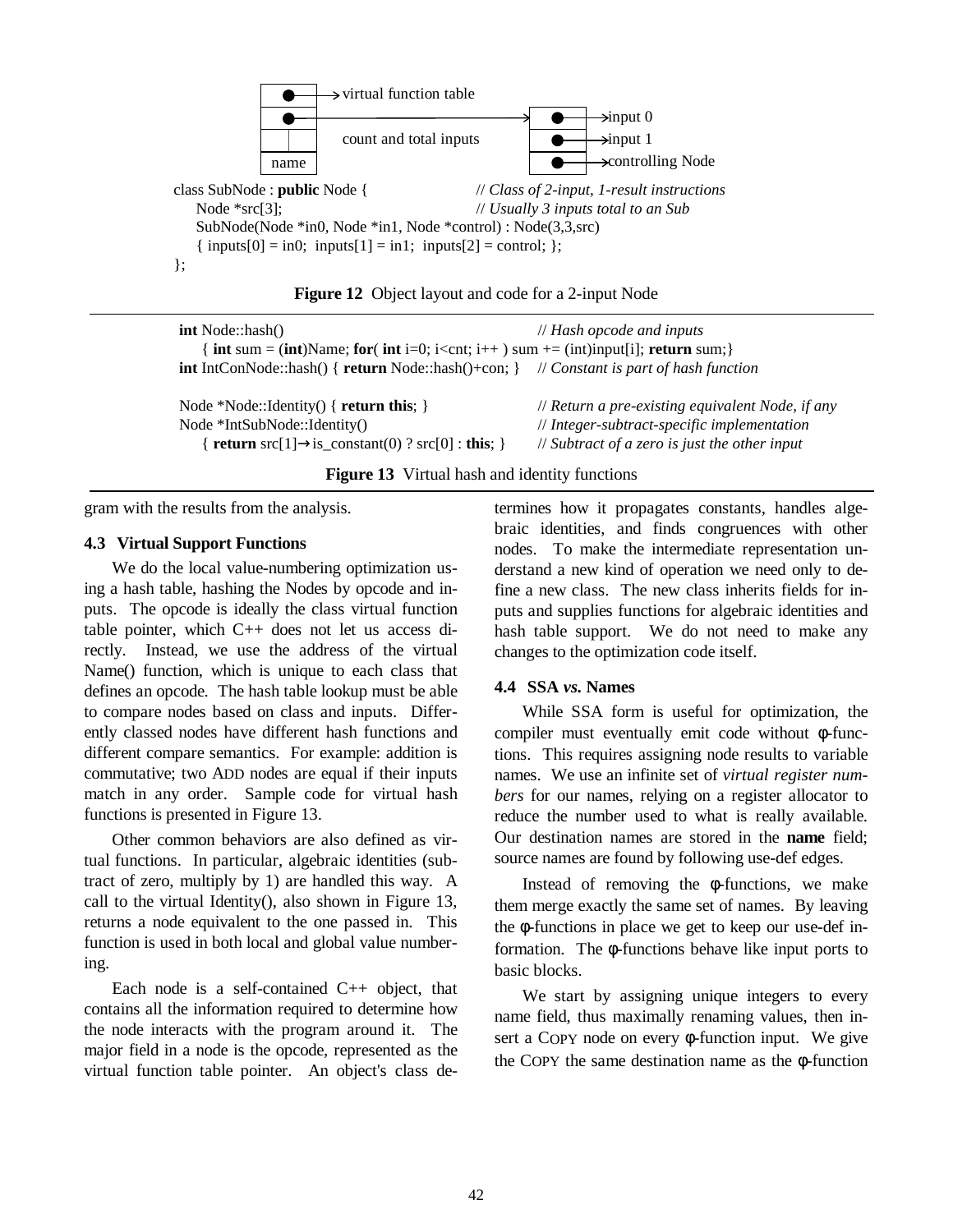```
class Arena { // Arenas are linked lists of large chunks of heap
   enum { size = 10000 }; // Chunk size in bytes
   Arena *next; // Next chunk
   char bin[size]; // This chunk
   Arena( Arena *next ) : next(next) {} // New Arena, plug in at head of linked list
   ~Arena() { if( next ) delete next; } // Recursively delete all chunks
};
class Node { // Base Node class
  static Arena *arena; // Arena to store nodes in
   static char *hwm, *max, *old; // High water mark, limit in Arena
   static void grow(); // Grow Arena size
   void *operator new( size_t x ) // Allocate a new Node of given size
   { if( hwm+x > max ) Node::grow(); old := hwm; hwm := hwm+x; return old; }
   void operator delete( void *ptr) // Delete a Node
   { if( ptr = old ) hwm := old; } // Check for deleting recently allocated space
};
Arena *Node::arena := NULL; // No initial Arena
char *Node::hwm := NULL; // First allocation attempt fails
char *Node::max := NULL; // … and makes initial Arena
void Node::grow() \qquad // Get more memory in the Arena
{
   arena := new Arena(arena); // Grow the arena
  hwm := &arena→bin[0]; // Update the high water mark
   max := &arena→bin[Arena::size]; // Cache the end of the chunk as well
}
```
**Figure 14** Fast allocation with arenas

making the inputs to a φ-function all have the same destination name. Occasionally, we cannot naively insert COPYs because the clobbered destination name is also a source name; these cases require a temporary variable.

This COPY insertion method is very naive. A robust compiler requires a coalescing phase afterwards. It is possible to combine the COPY insertion pass and the coalescing pass so that COPYs are only inserted when values cannot be renamed (instead of inserting the COPYs then having the coalesce phase remove them by renaming) [2].

#### **4.5 Fast Node Allocation**

Each time we make a new node we call the default **operator new** to get storage space. This in turn calls **malloc** and can be fairly time consuming. In addition, optimizations frequently delete a newly created object, requiring a call to **free**. We speed up these frequent operations by hooking the class specific **operator new** and **delete** for class Node. Our replacement operators use an *arena* [15]. Arenas hold heap-allocated objects with similar lifetimes. When the lifetime ends, we delete the arena freeing all the contained objects in a fast operation. The code is given in Figure 14.

Allocation checks for sufficient room in the arena. If sufficient room is not available, another chunk of memory is added to the arena. If the object fits, the current high water mark<sup>3</sup> is returned for the object's address. The high water mark is then bumped by the object size. The common case (the object fits) amounts to an inlined test and increment of the high water marker.

Deallocation is normally a no-op (all objects are deleted at once when the arena is deleted). In our case, we check to see if we just allocated the deleted memory. If it was, the **delete** code pushes back the high water marker, reclaiming the space for the next allocation. The very fast allocation-deallocation cycle allows a parse-time optimizer to quickly perform naive node creation which may be reversed by an immediately following optimization.

<sup>&</sup>lt;sup>3</sup> The high water mark is the address one past the last used byte in a memory chunk.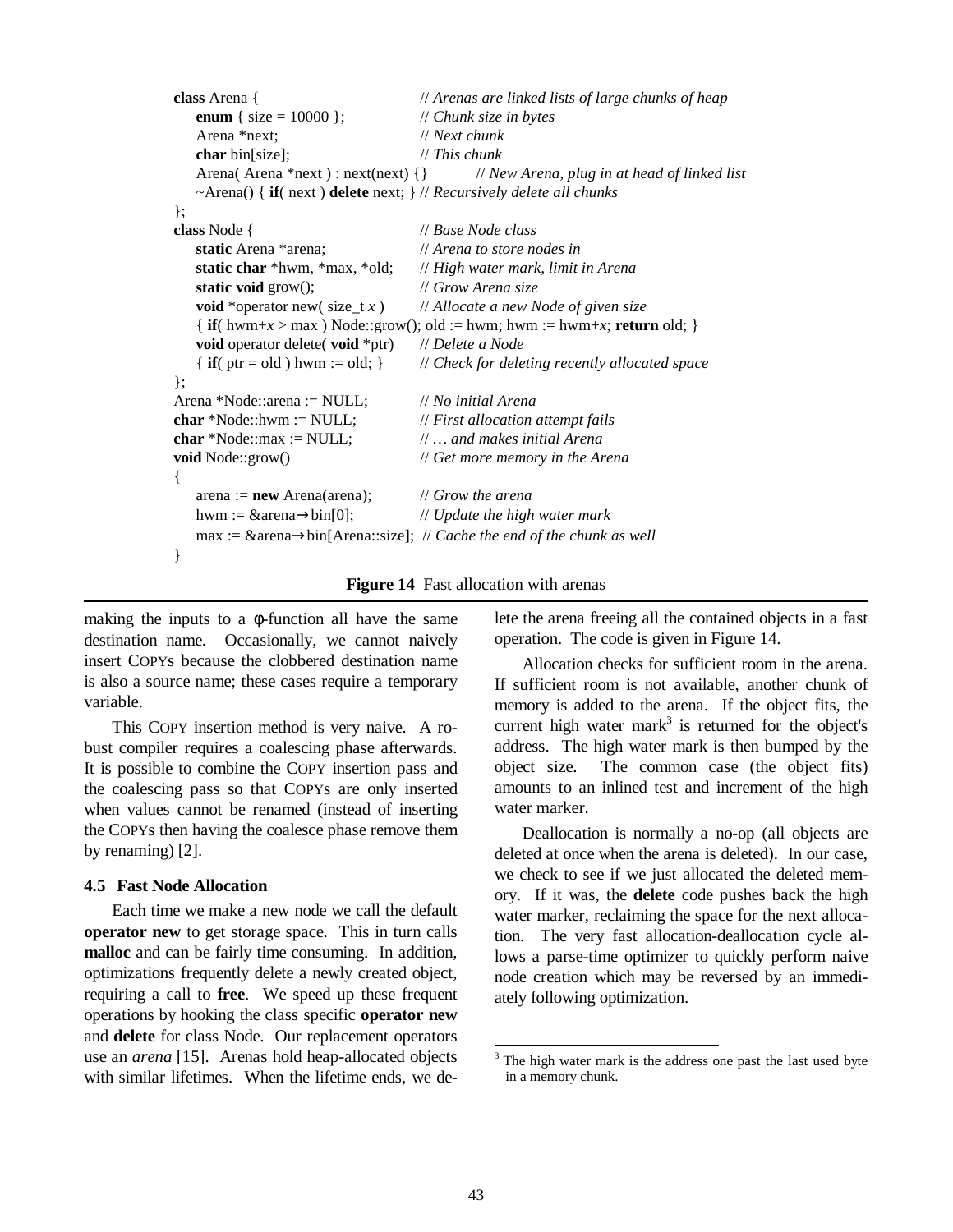# **5. Parse-Time Optimizations**

With use-def information we can do optimization *while parsing*. Parse-time optimizations remove simple constant computations and common subexpressions early on, before the slower global optimizations. This reduces the peak memory required by the optimizer and speeds the global optimizations that follow.

Parse-time optimizations must be pessimistic (as opposed to optimistic), because we do not know what the not-yet-parsed program will do. They do not find as many constants or common subexpressions as the global techniques, particularly around loops. For this reason they are not a replacement for global analysis or optimistic transformations, which require def-use information generally not available during parsing.

Our pessimistic analysis requires only use-def information, which we can gather as we parse the code. The compiler looks at (and changes) a fixed-size instruction "window" of the intermediate representation [11]. This window looks over the program graph instead of sequential instructions, providing the compiler with access to related instructions far away in the program text. Code outside the window is not affected by the transformation; code inside the window is transformed without knowledge of what is outside the window. Thus our pessimistic analysis is essentially a local, or peephole, analysis.

# **5.1 Optimizing Through a Peephole**

The optimization works as follows: every time the parser builds a new node but before the node is referenced by any other node, the parser attempts to replace the new node with an existing node that computes the same value. Nodes are queried via virtual functions to determine if they compute a constant, are an algebraic identity on some other node, or can be value-numbered (equal operation on equal inputs) to some other node. If possible, new nodes are deleted and replaced with references to constants or prior nodes.

During value-numbering we ignore the control input to computing nodes that do not cause exceptions. This allows value-numbering to find nodes in different control regions to be the same. Since the prior node that replaces a new node may not dominate uses of the new node we need a pass of *Global Code Motion (GCM)* to discover a legal ordering of instructions. GCM moves code out of loops and into more control dependent regions. GCM relies solely on dependence information and does not need any prior legal ordering of instructions. GCM orders instructions by setting the control input to some REGION node, thus selecting a basic block. Other dependences determine the order within the basic block.

We compared the parse-time optimizations against a global optimization that combines *Conditional Constant Propagation (CCP)* [23], *Global Congruence Finding (GCF)* [1], and *Global Value Numbering* [20]. The combination is stronger than iterating these optimizations to a fixed point (*i.e.*, the combination finds at least as many constants and equivalent expressions) and is discussed in Click's thesis [8]. Both kinds of optimization are followed by a pass of GCM and *Dead Code Elimination (DCE)*.

#### **5.2 Experimental Method**

We converted a large test suite into a low-level intermediate language, ILOC [5, 4]. The ILOC produced by translation is very naive and is intended to be optimized. We then performed several optimizations at the ILOC level. We ran the resulting ILOC on a simulator to collect execution cycle counts for the ILOC virtual machine. All applications ran to completion on the simulator and produced correct results.

ILOC is a virtual assembly language for a virtual machine. The machine has an infinite register set and 1 cycle latencies for all operations, including LOADs, STOREs and JUMPs. ILOC is based on a load-store architecture and includes the usual assortment of logical, arithmetic and floating-point operations.

The simulator is implemented by translating ILOC files into a simple form of C. The C code is then compiled on the target system using a standard C compiler, linked against either the FORTRAN or C libraries and executed as a native program. The executed code contains annotations that collect statistics on the dynamic cycle count.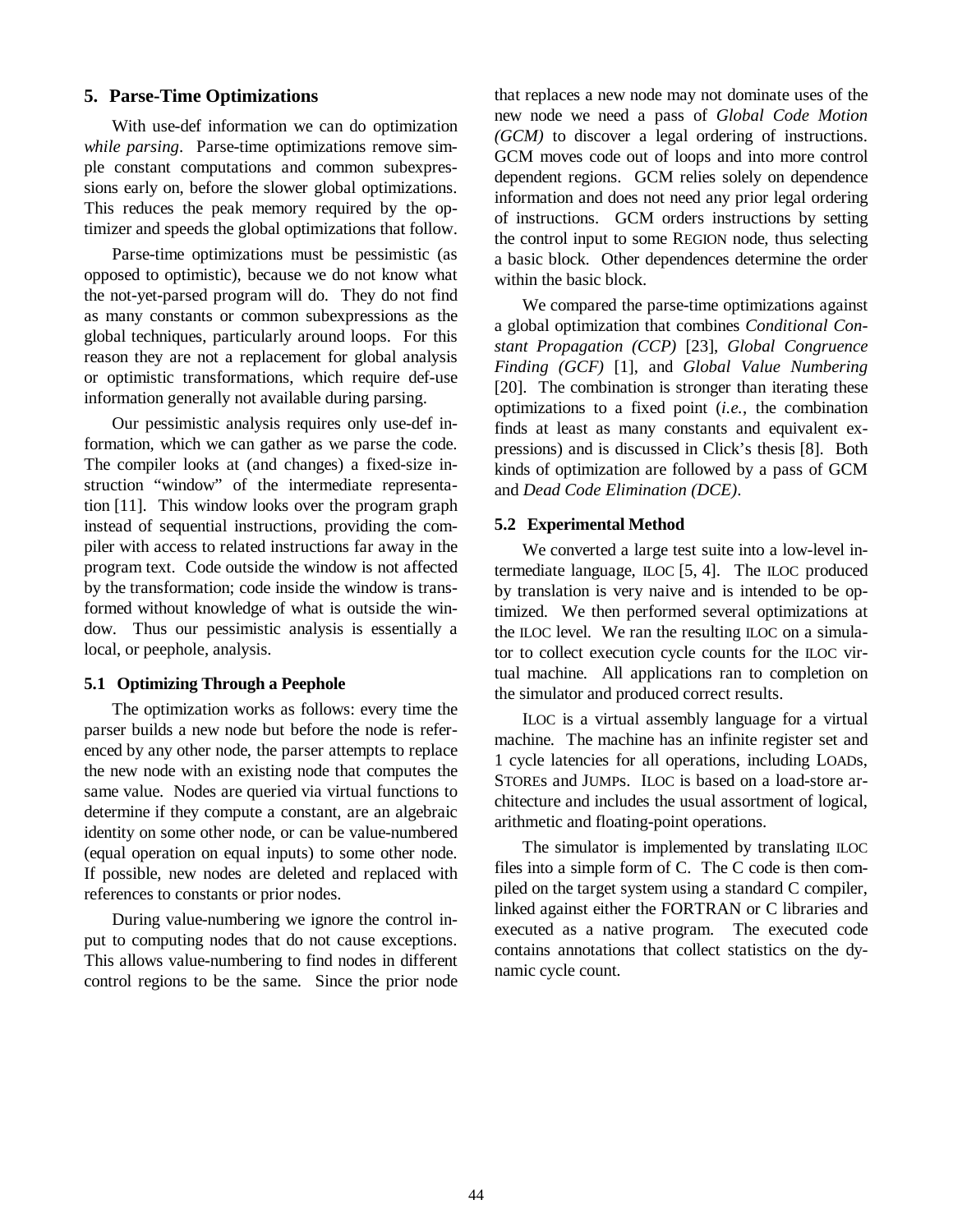The test suite consists of a dozen applications with a total of 52 procedures. The procedures and their static instruction sizes are given in Figure 15. All the applications are written in FORTRAN, except for **cplex**. **Cplex** is a large constraint solver written in C. **Doduc**, **tomcatv, matrix300** and **fpppp** are from the Spec89 benchmark suite. **Matrix300** performs various matrix multiplies. Since our machine model does not include a memory hierarchy (single cycle LOAD latencies), we can not measure the effects of memory access patterns in the inner loops. Thus we choose **matrix300** over **matrix1000** for faster testing times, even cutting the matrix size down to 50. The remaining procedures come from the Forsythe, Malcom and Moler suite of routines [15].

| Program Routine |        | Static | Program<br>Routine |         | Static |
|-----------------|--------|--------|--------------------|---------|--------|
|                 |        | Cycles |                    |         | Cycles |
| doduc           | x21y21 | 113    | cplex              | xload   | 120    |
| doduc           | hmoy   | 162    | cplex              | xaddrow | 434    |
| doduc           | si     | 166    | cplex              | chpivot | 655    |
| doduc           | coeray | 370    | cplex              | xielem  | 1,560  |
| doduc           | dcoera | 544    | fmin               | fmin    | 438    |
| doduc           | drigl  | 612    | fpppp              | fmtgen  | 601    |
| doduc           | colbur | 775    | fpppp              | fmtset  | 704    |
| doduc           | integr | 844    | fpppp              | gamgen  | 835    |
| doduc           | ihbtr  | 919    | fpppp              | efill   | 1,200  |
| doduc           | cardeb | 938    | fpppp              | twldry  | 15,605 |
| doduc           | heat   | 1,059  | fpppp              | fpppp   | 22,479 |
| doduc           | inideb | 1,081  | matrix300          | saxpy   | 94     |
| doduc           | yeh    | 1,084  | matrix300          | sgemv   | 285    |
| doduc           | orgpar | 1,490  | matrix300          | sgemm   | 646    |
| doduc           | subb   | 1,537  | rkf45              | rkf45   | 169    |
| doduc           | repvid | 1,644  | rkf45              | fehl    | 505    |
| doduc           | drepvi | 1,839  | rkf45              | rkfs    | 1,027  |
| doduc           | saturr | 1,861  | seval              | seval   | 174    |
| doduc           | bilan  | 2,014  | seval              | spline  | 1,054  |
| doduc           | supp   | 2,035  | solve              | solve   | 291    |
| doduc           | inithx | 2,476  | solve              | decomp  | 855    |
| doduc           | debico | 2,762  | svd                | svd     | 2,289  |
| doduc           | prophy | 2,843  | tomcaty            | main    | 2,600  |
| doduc           | pastem | 3,500  | urand              | urand   | 235    |
| doduc           | debflu | 3,941  | zeroin             | zeroin  | 336    |
| doduc           | ddeflu | 4,397  |                    |         |        |
| doduc           | paroi  | 4,436  |                    |         |        |
| doduc           | iniset | 6,061  |                    |         |        |
| doduc           | deseco | 11,719 |                    |         |        |

**Figure 15** The test suite

#### **5.3 Results**

We measured optimization time with and without the peephole pass. The total time across all applications for peephole optimization followed by global analysis was 108.8 seconds. Global analysis alone was 116.1 seconds. Time to parse the input and print the output was the same in either case. Using the peephole pass saved 6.3% on total compile times.

We ran the optimizer with and without the global optimizations, to compare the quality of just the peephole optimizer (and the global code motion algorithm) against a stronger global analysis. The results are in Figure 16. The first two columns list the application and procedure name. The next two columns give the cycles spent in the ILOC virtual machine and the percentage of optimized cycles. A higher percentage means more cycles were spent relative to the global optimization cycles. We then show the cycles and percent optimized cycles for just using parse-time optimization and GCM. As a reference point, we also ran a pass of GCF, PRE [18,12], and CCP.

The total improvement for using global optimization instead of just parse-time optimization was -1.9%, and the average improvement was -0.8%. As the numbers show, the peephole optimizer does very well. Global analysis gets only a few percentage points more improvement. Rather suprisingly, this means that most constants and common subexpressions are easy to find.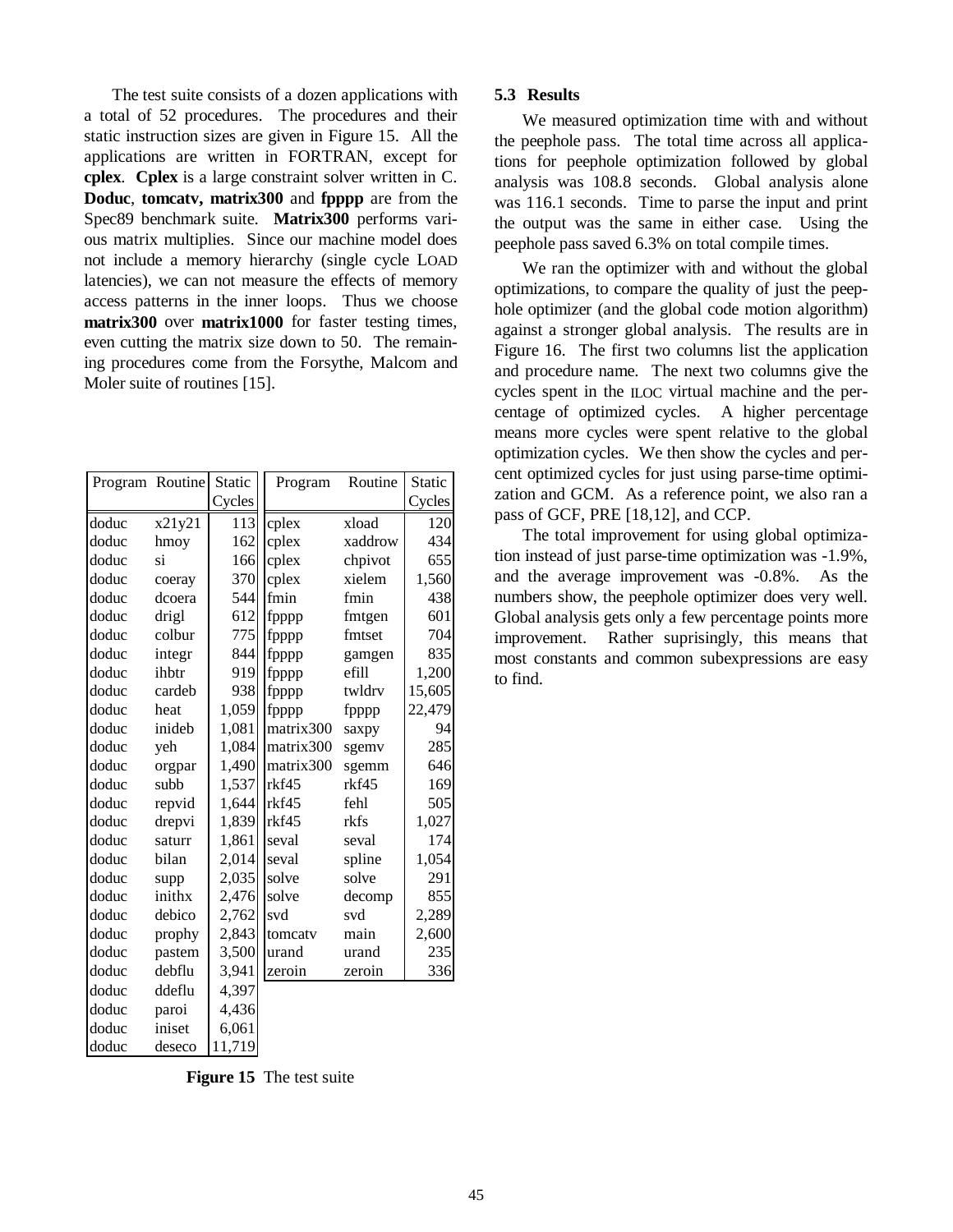| Program         | Routine | Combined, GCM    |          | Parse, GCM       |            | GCF/PRE/CCP      |            | no optimization |
|-----------------|---------|------------------|----------|------------------|------------|------------------|------------|-----------------|
| doduc           | bilan   | 524,407 100%     |          | 536,432 102%     |            | 580,878 111%     |            | 3,137,306       |
| doduc           | cardeb  | 168,165 100%     |          | 168,165 100%     |            | 183,520 109%     |            | 883,190         |
| cplex           | chpivot | 4,133,854 100%   |          | 4,156,117 101%   |            | 4,097,458        | 99%        | 10,865,979      |
| doduc           | coeray  | 1,487,040 100%   |          | 1,487,040 100%   |            | 1,622,160 109%   |            | 2,904,112       |
| doduc           | colbur  | 751,074 100%     |          | 751,074 100%     |            | 763,437 102%     |            | 1,875,919       |
| doduc           | dcoera  | 921,068 100%     |          | 921,068 100%     |            | 981,505 107%     |            | 1,814,513       |
| doduc           | ddeflu  | 1,292,434 100%   |          | 1,329,989 103%   |            | 1,485,024 115%   |            | 4,393,525       |
| doduc           | debflu  | 683,665 100%     |          | 689,059 101%     |            | 898,775 131%     |            | 3,614,716       |
| doduc           | debico  | 478,760 100%     |          | 479,318 100%     |            | 529,876 111%     |            | 3,058,222       |
| solve           | decomp  |                  | 627 100% |                  | 642 102%   |                  | 641 102%   | 1,714           |
| doduc           | deseco  | 2,165,334 100%   |          | 2,182,909 101%   |            | 2,395,579 111%   |            | 11,436,316      |
| doduc           | drepvi  | 680,080 100%     |          | 680,080 100%     |            | 715,410 105%     |            | 2,174,395       |
| doduc           | drigl   | 295,501 100%     |          | 295,501 100%     |            | 301,516 102%     |            | 1,031,658       |
| fpppp           | efill   | 1,927,529 100%   |          | 2,046,512 106%   |            | 1,951,843 101%   |            | 4,166,782       |
| rkf45           | fehl    | 134,640 100%     |          | 134,640 100%     |            | 135,960 101%     |            | 386,496         |
| fmin            | fmin    |                  | 908 100% |                  | 908 100%   | 876              | 96%        | 1,707           |
| fpppp           | fmtgen  | 926,059 100%     |          | 926,059 100%     |            | 973,331 105%     |            | 2,390,998       |
| fpppp           | fmtset  | 1,072 100%       |          |                  | 1,072 100% |                  | 1,074 100% | 3,760           |
| fpppp           | fpppp   | 26,871,102 100%  |          | 26,871,102 100%  |            | 26,883,090 100%  |            | 115,738,146     |
| fpppp           | gamgen  | 134,226 100%     |          | 134,227 100%     |            | 158,644 118%     |            | 728,455         |
| doduc           | heat    | 578,646 100%     |          | 578,646 100%     |            | 613,800 106%     |            | 1,393,512       |
| doduc           | ihbtr   | 73,290 100%      |          | 75,708 103%      |            | 71,616           | 98%        | 180,276         |
| doduc           | inideb  |                  | 850 100% |                  | 863 102%   |                  | 898 106%   | 4,505           |
| doduc           | iniset  | 56,649 100%      |          | 56,649 100%      |            | 56,684 100%      |            | 170,147         |
| doduc           | inithx  | 2,599 100%       |          | 2,602 100%       |            | 2,776 107%       |            | 11,342          |
| doduc           | integr  | 389,004 100%     |          | 389,004 100%     |            | 426,138 110%     |            | 1,717,290       |
| doduc           | orgpar  | 23,692 100%      |          | 23,692 100%      |            | 24,985 105%      |            | 76,980          |
| doduc           | paroi   | 531,875 100%     |          | 536,685 101%     |            | 637,325 120%     |            | 2,554,850       |
| doduc           | pastem  | 589,076 100%     |          | 625,336 106%     |            | 721,850 123%     |            | 2,233,270       |
| doduc           | prophy  | 534,736 100%     |          | 553,522 104%     |            | 646,101 121%     |            | 3,818,096       |
| doduc           | repvid  | 486,141 100%     |          | 486,141 100%     |            | 507,531 104%     |            | 1,983,312       |
| rkf45           | rkf45   | 1,475 100%       |          |                  | 1,475 100% |                  | 1,575 107% | 3,675           |
| rkf45           | rkfs    | 56,024 100%      |          | 56,024 100%      |            | 66,254 118%      |            | 149,051         |
| doduc           | saturr  | 63,426 100%      |          | 63,426 100%      |            | 59,334           | 94%        | 134,664         |
| matrix300 saxpy |         | 13,340,000 100%  |          | 13,340,000 100%  |            | 13,340,000 100%  |            | 47,540,000      |
| matrix300 sgemm |         | 8,664 100%       |          |                  | 8,664 100% |                  | 8,767 101% | 21,320          |
| matrix300 sgemv |         | 496,000 100%     |          | 496,000 100%     |            | 536,800 108%     |            | 1,667,800       |
| doduc           | si      | 9,924,360 100%   |          | 9,924,360 100%   |            | 9,981,072 101%   |            | 20,415,860      |
| seval           | spline  |                  | 882 100% |                  | 882 100%   |                  | 937 106%   | 3,719           |
| doduc           | subb    | 1,763,280 100%   |          | 1,763,280 100%   |            | 1,763,280 100%   |            | 3,336,840       |
| doduc           | supp    | 2,564,382 100%   |          | 2,564,382 100%   |            | 2,567,544 100%   |            | 4,859,994       |
| svd             | svd     | 4,438 100%       |          |                  | 4,596 104% | 4,542 102%       |            | 12,895          |
| tomcatv         | tomcatv | 240,688,724 100% |          | 248,494,642 103% |            | 243,582,924 101% |            | 1,287,422,939   |
| fpppp           | twldrv  | 76,120,702 100%  |          | 76,291,270 100%  |            | 81,100,769 107%  |            | 288,657,989     |
| urand           | urand   |                  | 550 100% |                  | 550 100%   |                  | 563 102%   | 1,243           |
| doduc           | x21y21  | 1,253,980 100%   |          | 1,253,980 100%   |            | 1,253,980 100%   |            | 4,311,762       |
| cplex           | xaddrow | 16,345,264 100%  |          | 16,345,264 100%  |            | 16,487,352 101%  |            | 39,109,805      |
| cplex           | xielem  | 19,735,495 100%  |          | 19,738,262 100%  |            | 19,791,979 100%  |            | 49,891,205      |
| cplex           | xload   | 3,831,744 100%   |          | 3,831,744 100%   |            | 3,899,518 102%   |            | 10,172,013      |
| doduc           | yeh     | 342,460 100%     |          | 342,460 100%     |            | 379,567 111%     |            | 713,299         |
| zeroin          | zeroin  |                  | 739 100% |                  | 740 100%   | 729              | 99%        | 1,441           |

**Figure 16** Procedure vs optimization, cycle counts on the ILOC virtual machine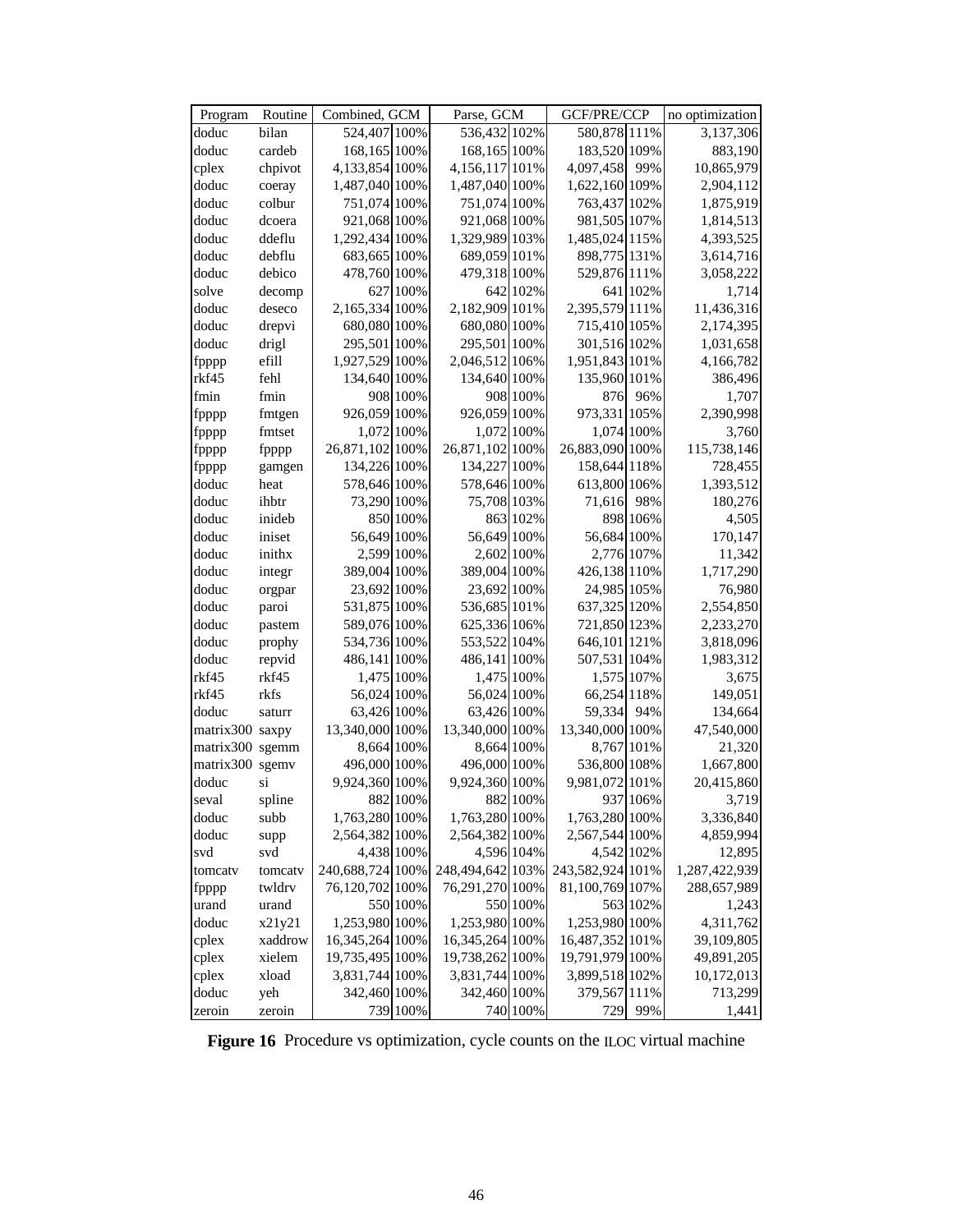# **6. Related Work**

As program representations have evolved they have gained an executable model; they include all the information necessary to execute a program. Also, restrictions on the evaluation order, expressed as edges in the graph, are lifted. The later representations are both more compact and more complete and allow more optimizations. Our representation is one more step along these lines. It has an executable model and has fewer restrictions on the evaluation order than any of the previous models. This lifting of restrictions gives analysis and optimization algorithms more freedom to discover facts and reorganize code from disjoint sections of the original program.

Ferrante, Ottenstein and Warren present the *Program Dependence Graph* in [11]. The PDG is more restrictive than our representation in that control edges are added to every node. Also, the PDG lacks the control information required at merges for an execution model. Cartwright and Felleisen extend the PDG to the *Program Representation Graph* adding valve nodes to the PDG [4]. The PRG has a model of execution. Selke's thesis gives a semantic framework for the PDG [20]. The PDG has fewer restrictions than our representation where control edges are required. We would like to extend the combined optimization algorithm so it understands *control dependence*.

Cytron, Ferrante, Rosen, Wegman and Zadeck describe an efficient way to build the SSA form of a program [10] which assigns only once to each variable. The SSA form is a convenient way to express all data dependences, but it also lacks control information at φfunctions.

Alpern, Wegman and Zadeck present the *value graph* [1]. The value graph is essentially an SSA form of the program expressed as a directed graph. The authors extend the value graph to handle structured control flow, but do not attempt to represent complete programs this way. The value graph lacks control information at φ-functions and therefore does not have a model of execution.

Ballance, Maccabe and Ottenstein present the *Program Dependence Web* [3]. The PDW is a combination of the PDG and SSA form and includes the necessary control information to have a model of execution. It also includes extra control edges that unnecessarily restrict the model of execution. The PDW

includes  $\mu$  and  $\eta$  nodes to support a demand-driven data model. Our representation supports a data-driven model and does not need these nodes. The PDW is complex to build, requiring several phases.

Pingali, Beck, Johnson, Moudgill and Stodghill present the *Dependence Flow Graph* [18]. The DFG is executable and includes the compact SSA representation of data dependences. The DFG has switched data outputs that essentially add the same unnecessary control dependences found in the PDW. The DFG includes anti-dependence edges to manage the store; our representation does not require these. The DFG includes a denotational semantics and has the *one step Church-Rosser* property.

Paul Havlak has done some recent work on the thinned *Gated Single Assignment* form of a program [17]. This form is both executable and compact. Currently, the GSA is limited to reducible programs. The GSA can find congruences amongst DAGs of basic blocks not found using our representation. We can find congruences amongst loop invariant expressions not found using the GSA. It is not clear if the forms can be combined, or if one form is better than another. A promising implementation of thinned GSA exists and has been used on a large suite of FORTRAN applications with good results.

Weise, Crew, Ernst, and Steensgaard present the *Value Dependence Graph* [22]. The VDG is similar in spirit to our representation. It represents an independent line of research, performed in parallel with our own. Weise, et al. stress the VDG for research in partial evaluation, slicing and other optimizations; they have built visual display tools to help transformations on the VDG. We stress compilation speed and code quality; our compiler is much faster and includes a larger set of classic optimizations.

John Field gives a formal treatment of graph rewriting on a representation strongly resembling our representation. We hope to use his semantics with only minimal modifications [14].

## **7. Conclusions**

Our intermediate representation is a compact and lightweight graph containing the essential information for both program execution and optimization. Data dependences are represented using use-def edges, as in an SSA graph, while control dependences become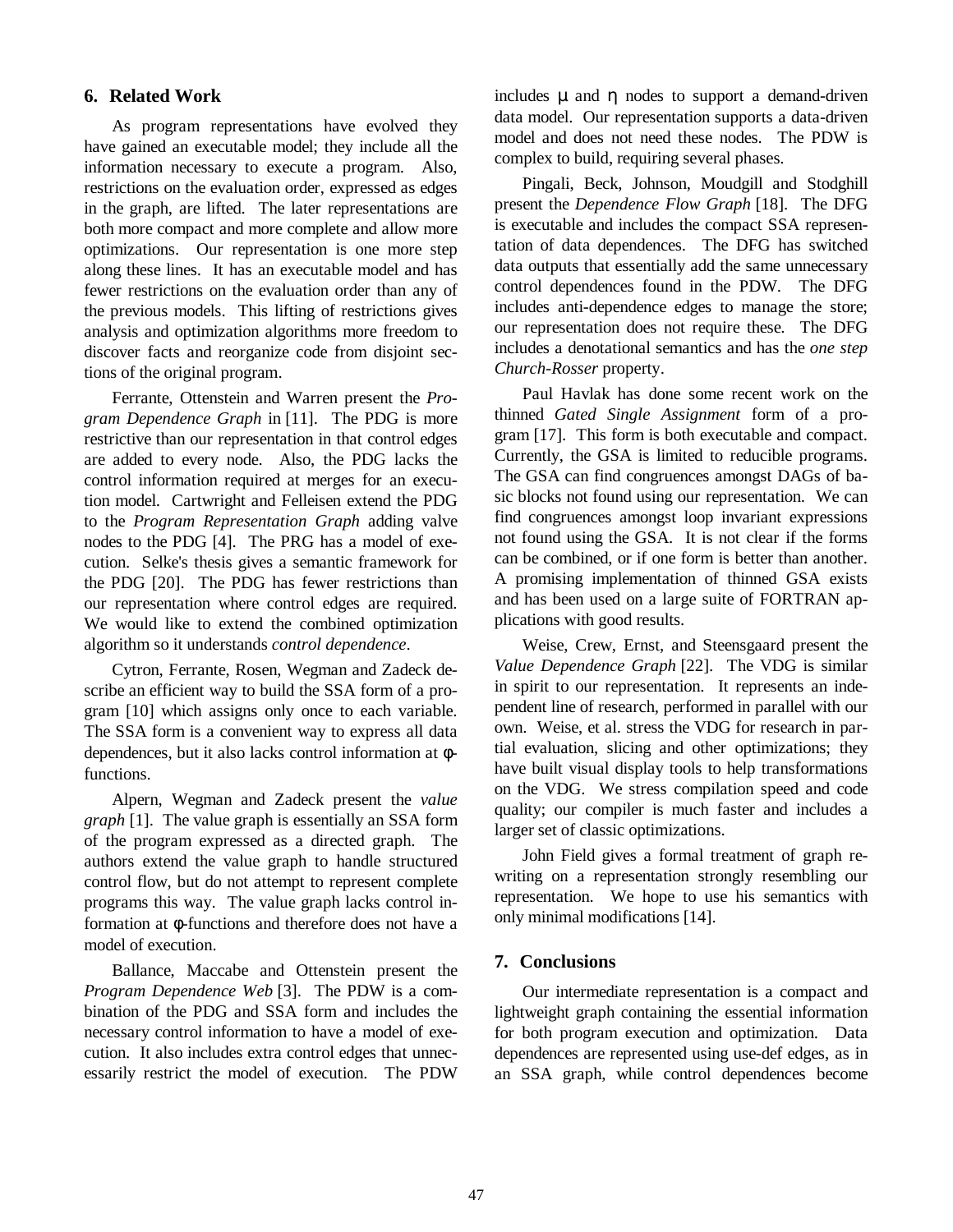edges to REGION Nodes. Providing control information at PHI Nodes makes our model compositional which we found helpful for implementing fast local optimizations.

The consistent treatment of control and data edges simplifies the intermediate representation and implementation of the compiler. We take advantage of C++'s inheritance mechanisms and construct a separate class for each different opcode. Opcode-specific information, such as literal fields, is defined in each class. A node's opcode is represented by the  $C++$  virtual function table pointer. Use-def edges are simple pointers to other Nodes and control edges are pointers to REGION Nodes. Virtual functions define opcode semantics providing, for example, a node specific hash function for value numbering.

To produce a faster optimizer, we moved some of the work into the front end. We reasoned that inexpensive peephole optimizations done while parsing would reduce the size of our intermediate representation and the expense of later optimization phases. We feel that this approach was successful, and benefited from the availability of use-def information and the static single assignment property while parsing.

# **Bibliography**

- [1] B. Alpern, M. Wegman, and F. Zadeck. Detecting equality of variables in programs. In *Conference Record of the Fifteenth ACM Symposium on the Principles of Programming Languages*, 1988.
- [2] V. Bala. Private conversation about the KSR register allocator, Dec. 1994.
- [3] R. Ballance, A. Maccabe, and K. Ottenstein. The program dependence web: A representation supporting control-, data- and demand-driven interpretation of imperative languages. In *Proceedings of the SIGPLAN '90 Conference on Programming Languages Design and Implementation*, June 1990.
- [4] P. Briggs. The Massively Scalar Compiler Project. Unpublished report. Preliminary version available via ftp://cs.rice.edu/public/preston/optimizer/shared.ps. Rice University, July 1994.
- [5] P. Briggs and T. Harvey. Iloc '93. Technical report CRPC-TR93323, Rice University, 1993.
- [6] R. Cartwright and M. Felleisen. The semantics of program dependence. In *Proceedings of the SIGPLAN '89 Conference on Programming Languages Design and Implementation*, June 1989.
- [7] D. Chase, M. Wegman, F. Zadeck. Analysis of pointers and structures. In *Proceedings of the SIGPLAN '90 Conference on Programming Languages Design and Implementation*, June 1990.
- [8] C. Click, *Combining Analyses, Combining Optimizations*. Ph.D. thesis, Rice University, 1995. Preliminary version available via ftp://cs.rice. edu/public/cliffc/thesis.ps.gz.
- [9] C. Click. Global code motion, global value numbering. Submitted to PLDI '95.
- [10] R. Cytron, J. Ferrante, B. K. Rosen, M. Wegman, and F. Zadeck. An efficient method of computing static single assignment form. In *Conference Record of the Sixteenth ACM Symposium on the Principles of Programming Languages*, Jan. 1989.
- [11] J. Davidson and C. Fraser. Code selection through object code optimization. *ACM Transactions on Programming Languages and Systems,* 6(4):505–526, Oct. 1984.
- [12] K. Drechsler and M. Stadel. A solution to a problem with Morel and Renvoise's "Global optimization by suppression of partial redundancies". *ACM Transactions on Programming Languages and Systems*, 10(4):635–640, Oct. 1988.
- [13] J. Ferrante, K. Ottenstein, and J. Warren. The program dependence graph and its use in optimization. *ACM Transactions on Programming Languages and Systems*, 9(3):319–349, July, 1987.
- [14] J. Field. A simple rewriting semantics for realistic imperative programs and its application to program analysis. In *Proceedings of the ACM SIGPLAN Workshop on Partial Evaluation and Semantics-Based Program Manipulation*, pages 98–107, 1990.